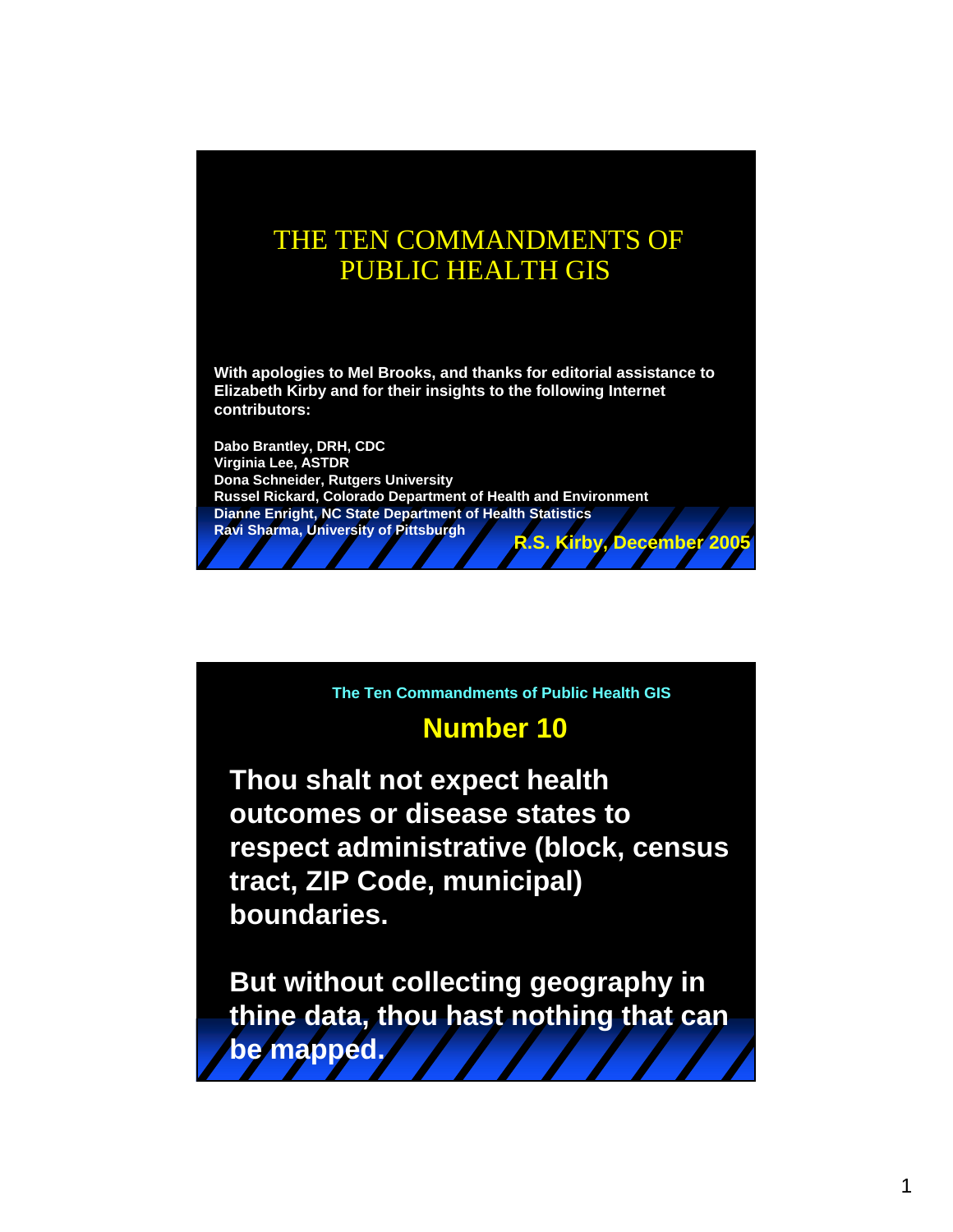

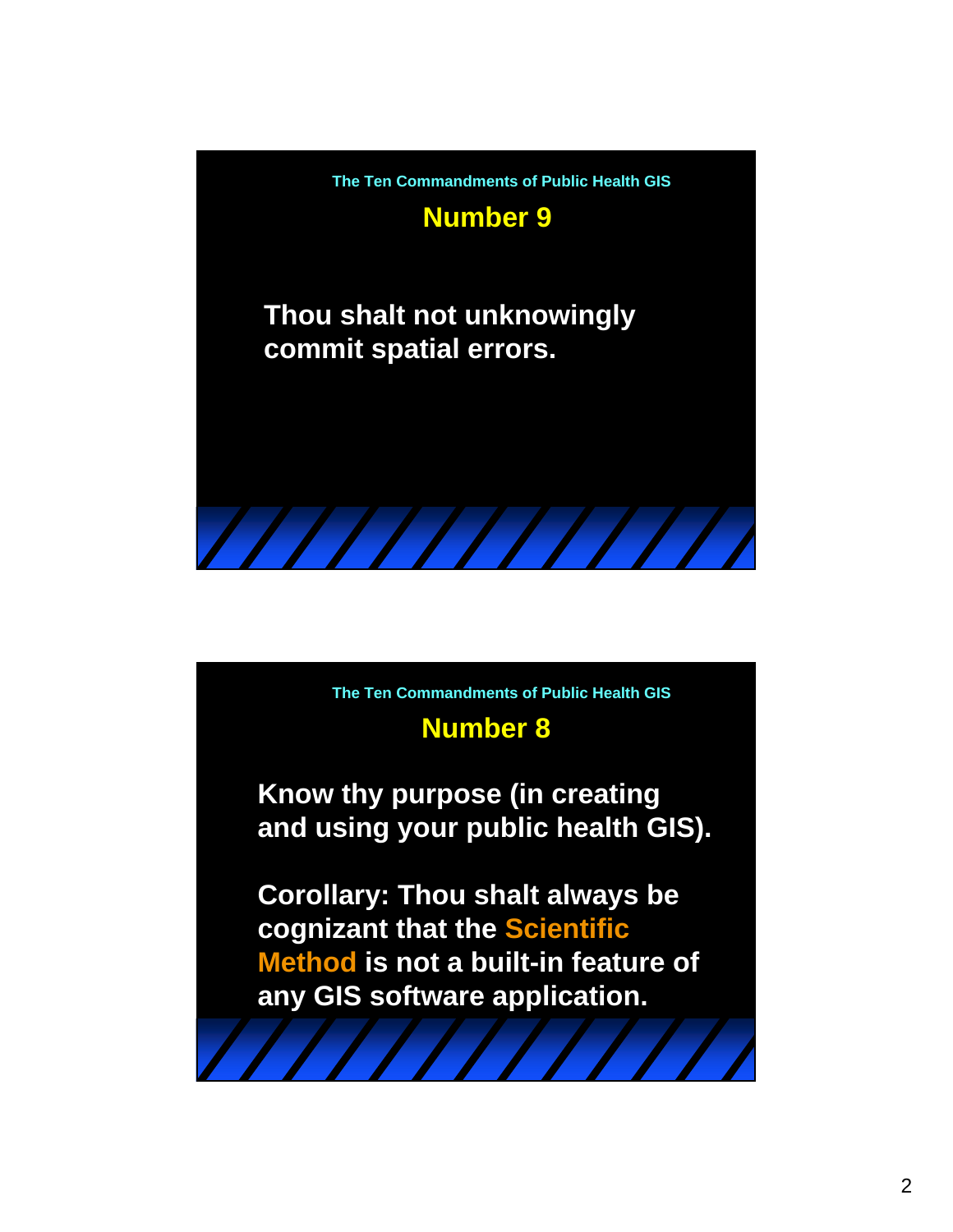

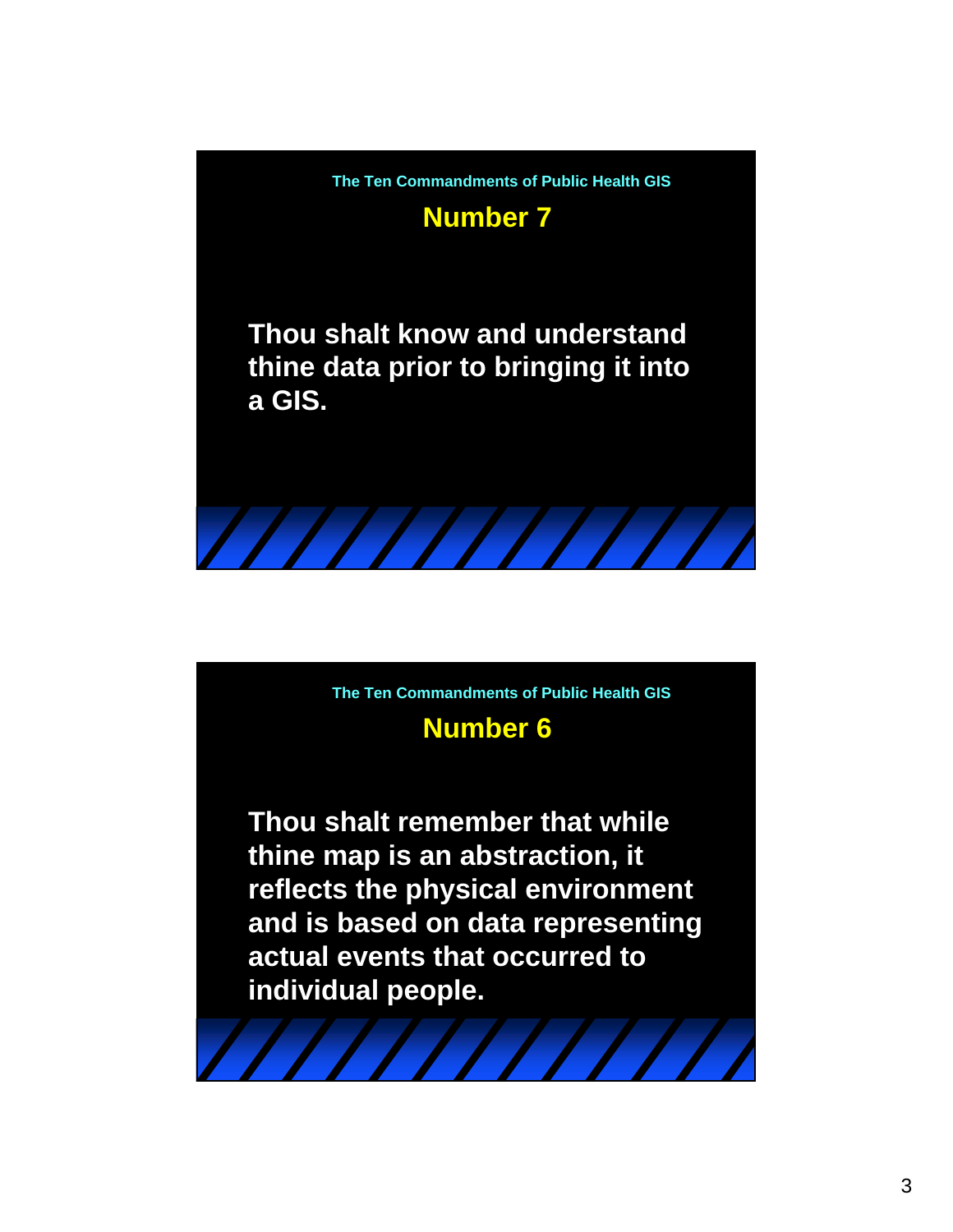**Number 5 The Ten Commandments of Public Health GIS**

**Thou shalt protect individual records containing X,Y coordinates as thou would protect records with individual identifiers, as both can reveal confidential information.**



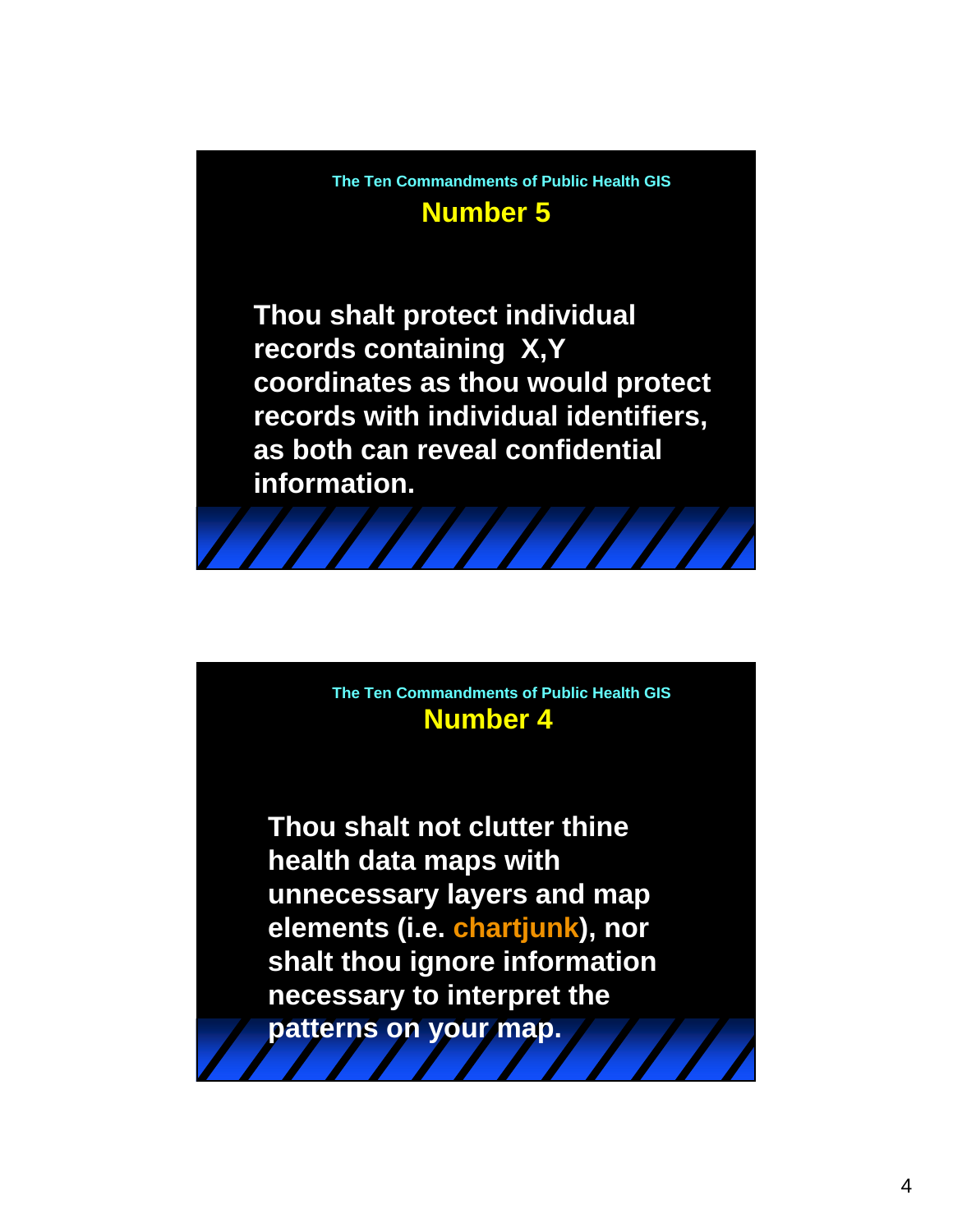**Number 4 - addendum The Ten Commandments of Public Health GIS**

**"The real art of cartography is knowing more what to leave out, more than what to put in."**

**- John Parsons**